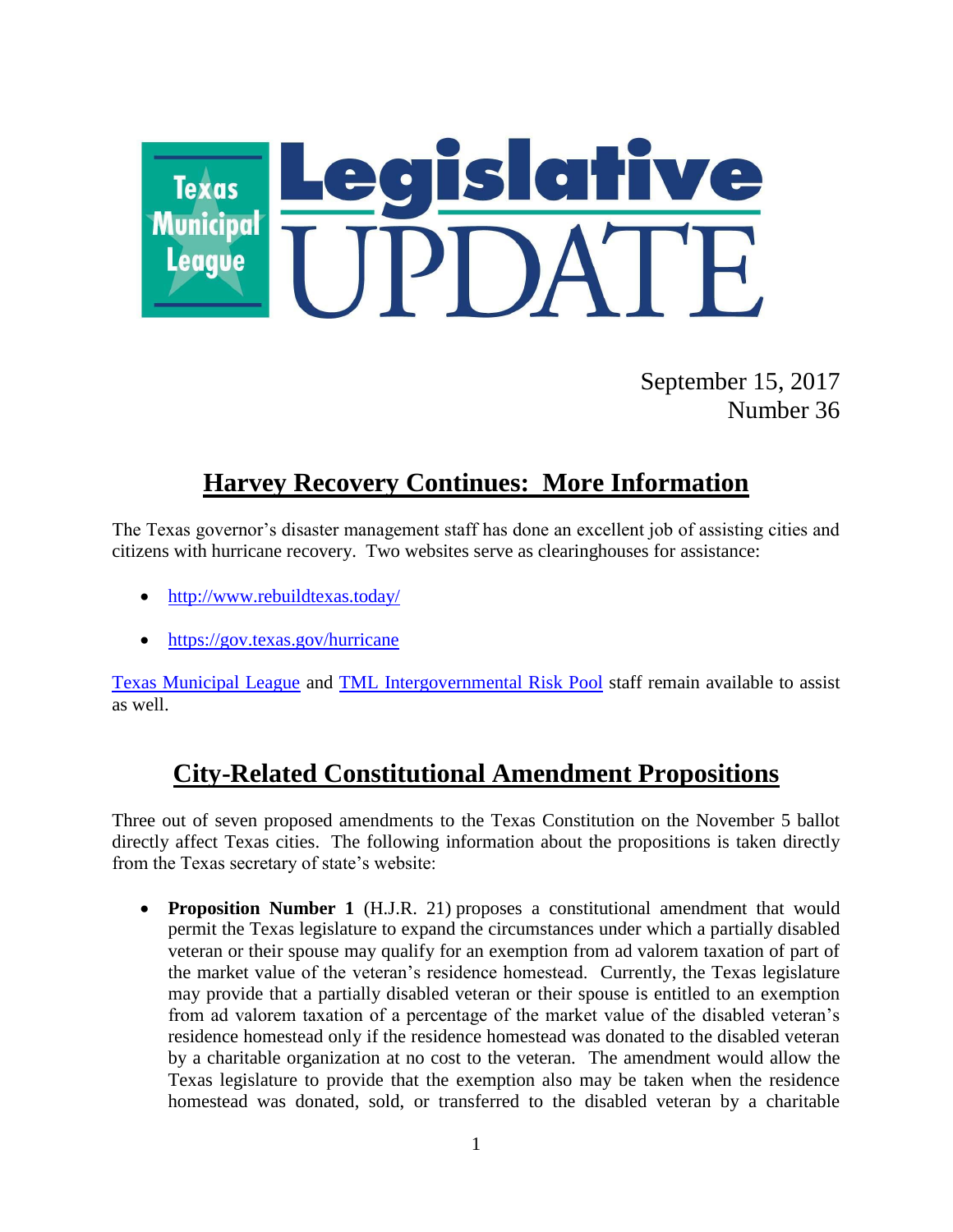organization for less than the market value of the residence homestead. The amendment also harmonizes certain related provisions of the Texas Constitution.

The proposed amendment will appear on the ballot as follows: "The constitutional amendment authorizing the legislature to provide for an exemption from ad valorem taxation of part of the market value of the residence homestead of a partially disabled veteran or the surviving spouse of a partially disabled veteran if the residence homestead was donated to the disabled veteran by a charitable organization for less than the market value of the residence homestead and harmonizing certain related provisions of the Texas Constitution."

• **Proposition Number 4** (S.J.R 6) proposes a constitutional amendment that would allow the Texas legislature to require any court that is hearing a challenge to the constitutionality of a state statute to notify the attorney general of that challenge, if the party raising the challenge notifies the court that the party is challenging the constitutionality of such statute. Additionally, the amendment would allow the Texas legislature to set a period of not more than 45 days following the notification to the attorney general that the court must wait before rendering a judgment that a state statute is unconstitutional.

The proposed amendment will appear on the ballot as follows: "The constitutional amendment authorizing the legislature to require a court to provide notice to the attorney general of a challenge to the constitutionality of a state statute and authorizing the legislature to prescribe a waiting period before the court may enter a judgment holding the statute unconstitutional."

• **Proposition Number 6** (S.J.R. 1) proposes a constitutional amendment that would allow the Texas legislature by general law to provide that a surviving spouse of a first responder who is killed or fatally injured in the line of duty is entitled to receive an exemption from ad valorem taxation from all or part of the market value on the surviving spouse's residence homestead, as long as the surviving spouse has not remarried since the death of the first responder. It would also allow the Texas legislature to provide that the surviving spouse, who qualifies and receives the exemption and then qualifies a different property as the surviving spouse's residence homestead, receive an exemption from ad valorem taxation of the different homestead in an amount equal to the dollar amount of the exemption of the first homestead for which the exemption was received in the last year in which the surviving spouse received the exemption for that first homestead. Like the initial exemption, this benefit will only remain available if the surviving spouse has not remarried since the death of the first responder. The proposed amendment would apply only to ad valorem taxes imposed for a tax year beginning on or after January 1, 2018.

The proposed amendment would appear on the ballot as follows: "The constitutional amendment authorizing the legislature to provide for an exemption from ad valorem taxation of all or part of the market value of the residence homestead of the surviving spouse of a first responder who is killed or fatally injured in the line of duty."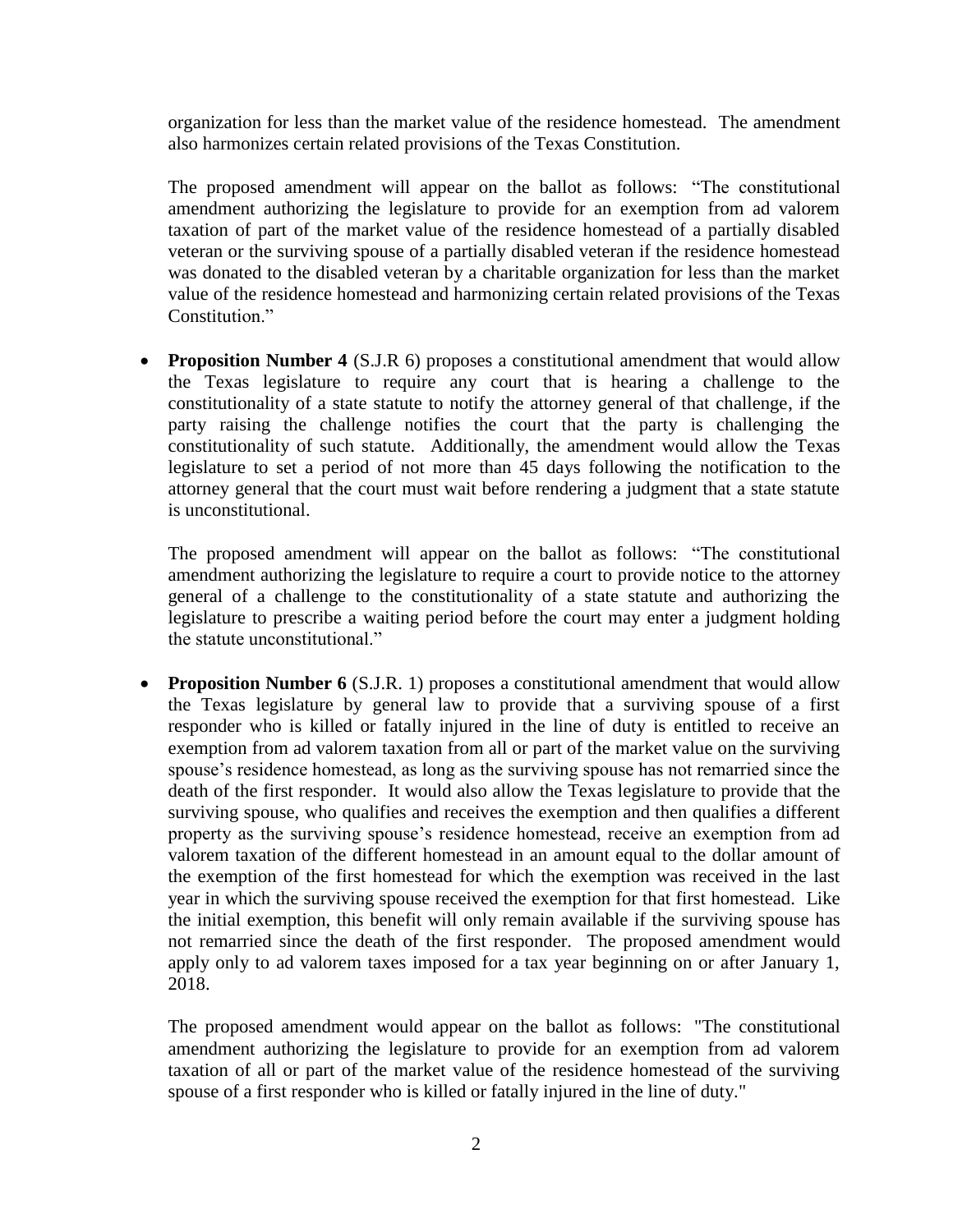Additional information about all of the propositions is available in the constitutional amendment ["Focus Report"](http://www.hro.house.state.tx.us/pdf/focus/amend85.pdf) prepared by the House Research Organization.

### **Cities Can't Adopt Resolutions in Support of State Constitutional Amendments**

At the November 7, 2017, general election, Texas voters will be asked to approve or reject three amendments to the Texas Constitution that will directly affect cities. City officials may personally support or oppose the amendments, but remember that a city council is prohibited by Election Code section 255.003 from adopting a resolution either way. Doing so could subject city officials to criminal penalties and civil fines.

Section 255.003 provides that "[a]n officer or employee of a political subdivision may not knowingly spend or authorize the spending of public funds for political advertising." "Spending" of public funds is interpreted by the Texas Ethics Commission to include the use of political subdivision employees' work time, the use of existing political subdivision equipment, and the use of facilities maintained by a political subdivision. "Political advertising" is defined as a communication supporting or opposing a measure that "appears…in a…written communication."

The Texas Ethics Commission has also indicated that, in certain situations, *comments* by city council members at a recorded public meeting that is broadcast over a public access channel could give rise to a violation of section 255.003. According to Ethics Advisory Opinion No. 456 (2004), "we can imagine a situation in which one or more city council members might arrange a discussion of a matter not pending before the city council with the hope that broadcasts of the discussion would influence the outcome of an election [and thus, rise to a violation of Section 255.003]."

At a minimum, the adoption of a resolution by a city council would require an employee to document the subject of and final vote on the resolution in the official minutes or recording of the meeting at which the resolution is considered. In this way the adoption of either an oral or written resolution would require a city employee's work time and equipment, and thus constitutes a spending of public funds. Moreover, such resolutions are often posted on a city's website either as stand alone documents or as part of the minutes.

While there appears to be no opinion or case directly on point, a written resolution supporting or opposing a constitutional amendment proposition likely constitutes prohibited political advertising. The city officials who are responsible for adopting such a resolution could be committing a Class A misdemeanor. In addition, the Ethics Commission has authority to impose fines for violations of section 255.003. Finally, the Ethics Commission has also indicated that action taken in violation of section 255.003 may constitute a violation of Penal Code section 39.02, which prohibits government resources from being used for campaign purposes.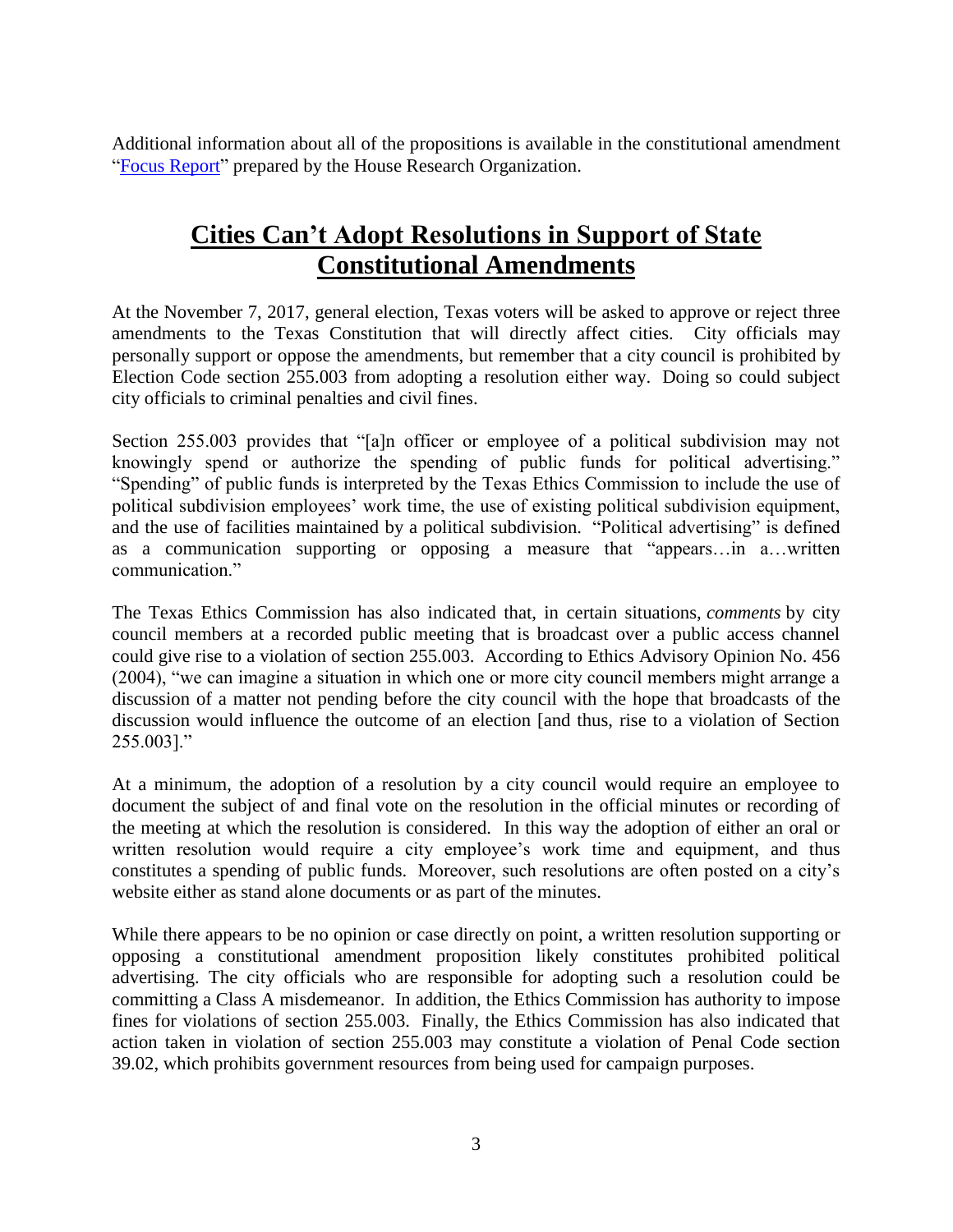Of course, nothing prohibits an elected official – on his or her own time and not using public funds – from advocating for or against passage.

### **Post Session Update: Vexatious PIA Requestors**

Dozens of detrimental Public Information Act (PIA) bills were filed during the regular legislative session, but only one major bill relating to the PIA passed. [House Bill 3107](https://www.tml.org/p/HB03107F.pdf) by Trent Ashby  $(R -$ Lufkin) improves on an existing law meant to help cities deal with PIA requestors who use frequent and voluminous requests as a tool to disrupt the operation of city business.

You can find more details about the bill [here.](https://www.tml.org/p/Vexatious%20requestors%202017%20memo.pdf) Please contact Zindia Thomas, TML assistant general counsel, with questions at 512-231-7400 or [zthomas@tml.org.](mailto:zthomas@tml.org)

# **Last Call for Feedback on DOL Overtime Exemption**

Last month, the U.S. Department of Labor (DOL) released a highly-anticipated request for information (RFI) on the overtime regulations put forward by the Obama Administration. The regulations would increase the overtime salary level to \$47,476, which is double the current level, and call for automatic adjustments every three years.

The rule was originally scheduled to go into effect on December 1, 2016. However, it was delayed due to the issuance of a nationwide preliminary injunction blocking the rule by the U.S. District Court for the Eastern District of Texas. The Trump Administration dropped its appeal of the preliminary injunction in light of another recent ruling. That means the rules as proposed by the Obama Administration are probably dead.

In the [RFI published in the Federal Register,](http://echo4.bluehornet.com/ct/93977556:T7XkyfbN1:m:1:3052221961:D9AF42E489BFB6760F788AC7356CE97B:r) the DOL is seeking input on the role the "duties test" plays with respect to the salary threshold, what is the proper methodology, and whether there should be multiple salary levels to reflect different regional economies, sizes of employers, and exemptions.

The National League of Cities plans to issue comments on the RFI, which are due on September 25. If you are interested in sharing the impact of this rule on your city (e.g., the cost implications on your municipal payroll both in the first year of implementation and beyond; any changes you have made to the number of exempt employees on your payroll; and any thoughts you may have on the duties test applied to determine the status of employees), please submit comments (Instructions can be found in the RFI linked above).

*\*The article above was reprinted from the National League of Cities.*